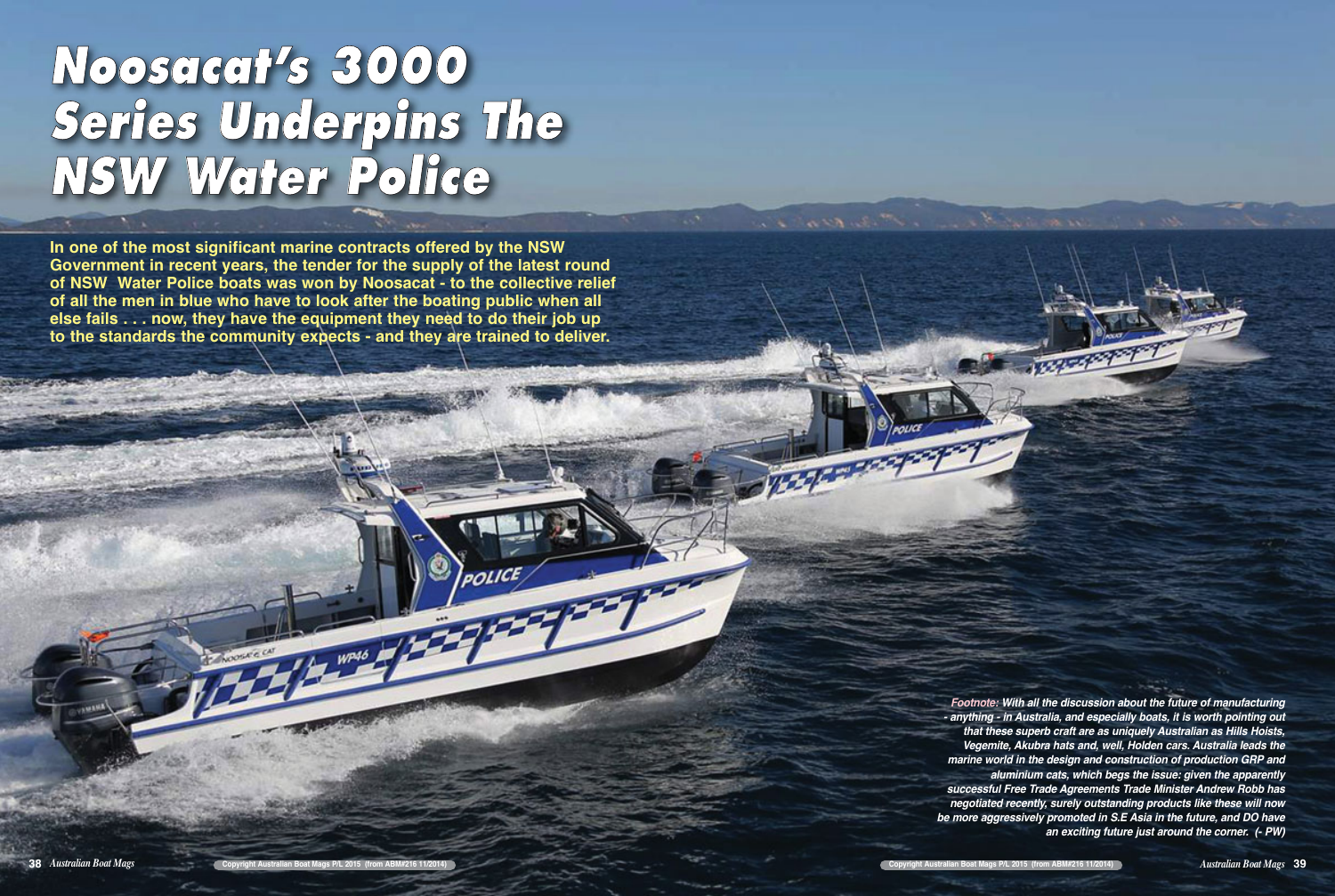**With the delivery of the last of six Noosacat 3000s to the NSW Water Police, Noosacat have successfully supplied one of the largest recent boat tenders for a government department.** 

For Noosacat, this isn't exactly a new experience, as they've been supplying all sorts of Federal, State and local government authorities for many years, but what is pleasing for them has been the enthusiastic support of the NSW Water Police throughout the long, drawn out tender process.

The NSW Water Police over the years have had an extraordinary variety of craft, and not all of them have been successful. Indeed, depending on the officer involved, and the amount they are willing to discuss in camera, some of the craft the Water Police have had to use have been just plain dreadful, to say the least.

## **Tough Conditions**

The reason this is significant is that the NSW Water Police have one of the toughest beats in the world. The NSW coastline, stretching over hundreds of miles along the eastern seaboard, starts off on the edge of Bass Strait at Eden, on the far South Coast of NSW, and runs along the Tasman Sea to Ballina on the far north coast of NSW. Between these two regional centres, in the north and the south, are some of the toughest, most difficult barred river entrances to be found anywhere in Australia, and as a result, the NSW Water Police often have to tackle sea conditions and barred entrances at times when it is extraordinarily dangerous to do so, in anything much less than a powerful Noosacat. And even then, it ideally should be around 24-30 feet LOA with massive horsepower to drive it out through breaking seas that can sometimes spread right across the entrance of rivers such as the Richmond (Ballina NSW) the Clarence (Yamba, Iluka NSW) the Macleay (South West Rocks) the Hastings (Port Macquarie) and so on down the coast to the infamous barred entrance to Wagonga Inlet (at Narooma). Even 'good' entrances such Port Stephens, are often closed because of the rough conditions that have developed offshore and closed off the fairly narrow, rocky-sided entrance to Port Stephens.

Everywhere you look; there is a need for particularly well built, ocean going craft capable of putting to sea in conditions that would leave most normal people tucked up in bed. But if you're a member of the NSW Water Police, that is often not an option. Sometimes they just have to go to sea – and there's been a collective sigh of relief through the Force on the acceptance of their fleet of six brand new Noosacat 3000s.

## **Outstanding Equipment**

One of the other features of this tender has been the



selection of first class navigational and support equipment, backing up the capacity of these powerfully built catamaran hulls.

The electronics are state of the art, integrated systems by Furuno, with coms by Motorola and Icom, FLIR night vision cameras, (these are truly astonishingly effective at night) and all the best equipment available today to ensure that the police crews have the best possible chance of securing a good outcome, no matter what type of operation they have to undertake. And in their profession, their activities range from the recovery of cadavers at the bottom of cliffs, to rescuing hapless fishermen who's boat has broken down offshore, to picking up kids on out of control kayaks in the harbours, monitoring sporting events, boating crowd control on the big events (such as the Sydney Hobart Yacht race) – the logbook of a police boat is an astonishing document, as much because of the diversity of the work they do as it is for the conditions they encounter. And of course, there are times when really bad conditions come together with a really serious accident at which point in time, the crews rely totally on the performance and functionality of their craft. Of interest, the Noosacat 3000 is actually a regular production model available to any recreational or commercial operation, and although these boats are



**40** *Australian Boat Mags* **Copyright Australian Boat Mags P/L 2015** (from ABM#216 11/2014) **Copyright Australian Boat Mags P/L 2015** (from ABM#216 11/2014)